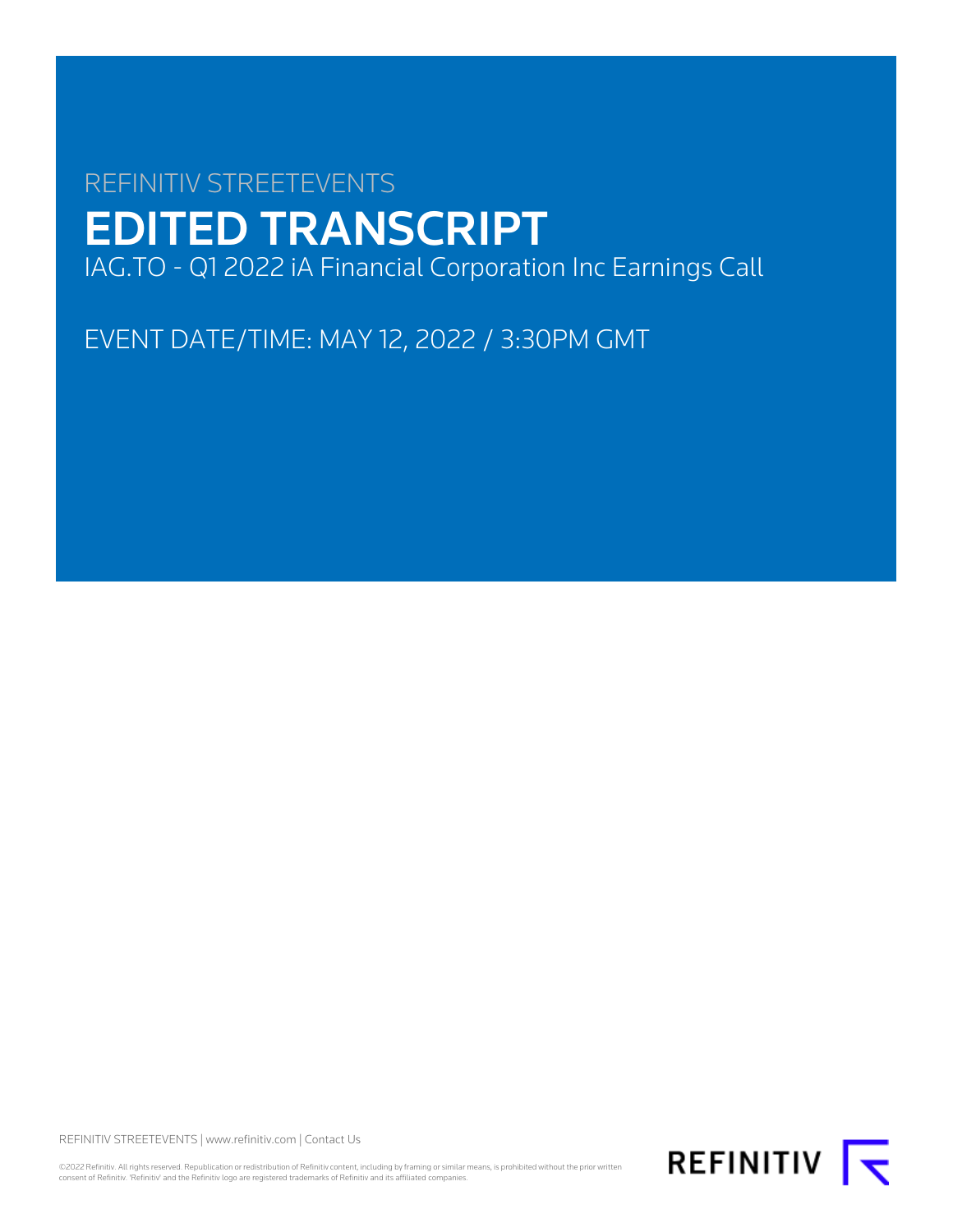#### **CORPORATE PARTICIPANTS**

**[Denis Ricard](#page-2-0)** iA Financial Corporation Inc. - President and CEO **[Eric Jobin](#page-7-0)** iA Financial Corporation Inc. - EVP, Group Benefits & Retirement Solutions **[Jacques Potvin](#page-3-0)** iA Financial Corporation Inc. - EVP, CFO & Chief Actuary **[Marie-Annick Bonneau](#page-1-0)** iA Financial Corporation Inc. - Head of IR **[Michael Stickney](#page-2-1)** iA Financial Corporation Inc. - EVP & Chief Growth Officer **[Renee Laflamme](#page-13-0)** iA Financial Corporation Inc. - EVP, Individual Insurance, Savings & Retirement

#### **CONFERENCE CALL PARTICIPANTS**

**[Darko Mihelic](#page-11-0)** RBC Capital Markets, Research Division - MD & Equity Analyst **[Doug Young](#page-9-0)** Desjardins Securities Inc., Research Division - Diversified Financials and Insurance Analyst **[Gabriel Dechaine](#page-5-0)** National Bank Financial, Inc., Research Division - Analyst **[Mario Mendonca](#page-10-0)** TD Securities Equity Research - MD & Research Analyst **[Meny Grauman](#page-8-0)** Scotiabank Global Banking and Markets, Research Division - MD of Financial Services Equity Research & Analyst **[Paul Holden](#page-13-1)** CIBC Capital Markets, Research Division - Executive Director of Institutional Equity Research **[Scott Chan](#page-13-2)** Canaccord Genuity Corp., Research Division - Director of Research of Financials & Financial Services Analyst **[Tom MacKinnon](#page-6-0)** BMO Capital Markets Equity Research - MD & Analyst

#### **PRESENTATION**

#### **Operator**

Greetings, and welcome to the Industrial Alliance First Quarter Earnings Results 2022 Conference Call. (Operator Instructions) As a reminder, this conference is being recorded on Thursday, May 12, 2022.

<span id="page-1-0"></span>I would now like to turn the conference over to Marie-Annick Bonneau, Head of Investor Relations. Please go ahead.

#### **Marie-Annick Bonneau** - iA Financial Corporation Inc. - Head of IR

Thank you, Frank. Good morning, and welcome to our first quarter conference call. All our Q1 documents, including press release, slides for this conference call, MD&A, and supplementary information package are posted in the Investor Relations section of our website at ia.ca. This conference call is open to the financial community, the media, and the public. I'll remind you that the question period is reserved for financial analysts. A recording of this call will be available for 1 week starting this evening. The archived webcast will be available for 90 days and a transcript will be available on our website in the next week.

I draw your attention to the information on forward-looking statements on Slide 2 and on non-IFRS and additional financial measures on Slide 3. Also, please note that a detailed discussion of the company's risks is provided in our 2021 MD&A available on SEDAR and on our website.

I will now turn the call over to Denis Ricard, President and CEO.

 $\supset$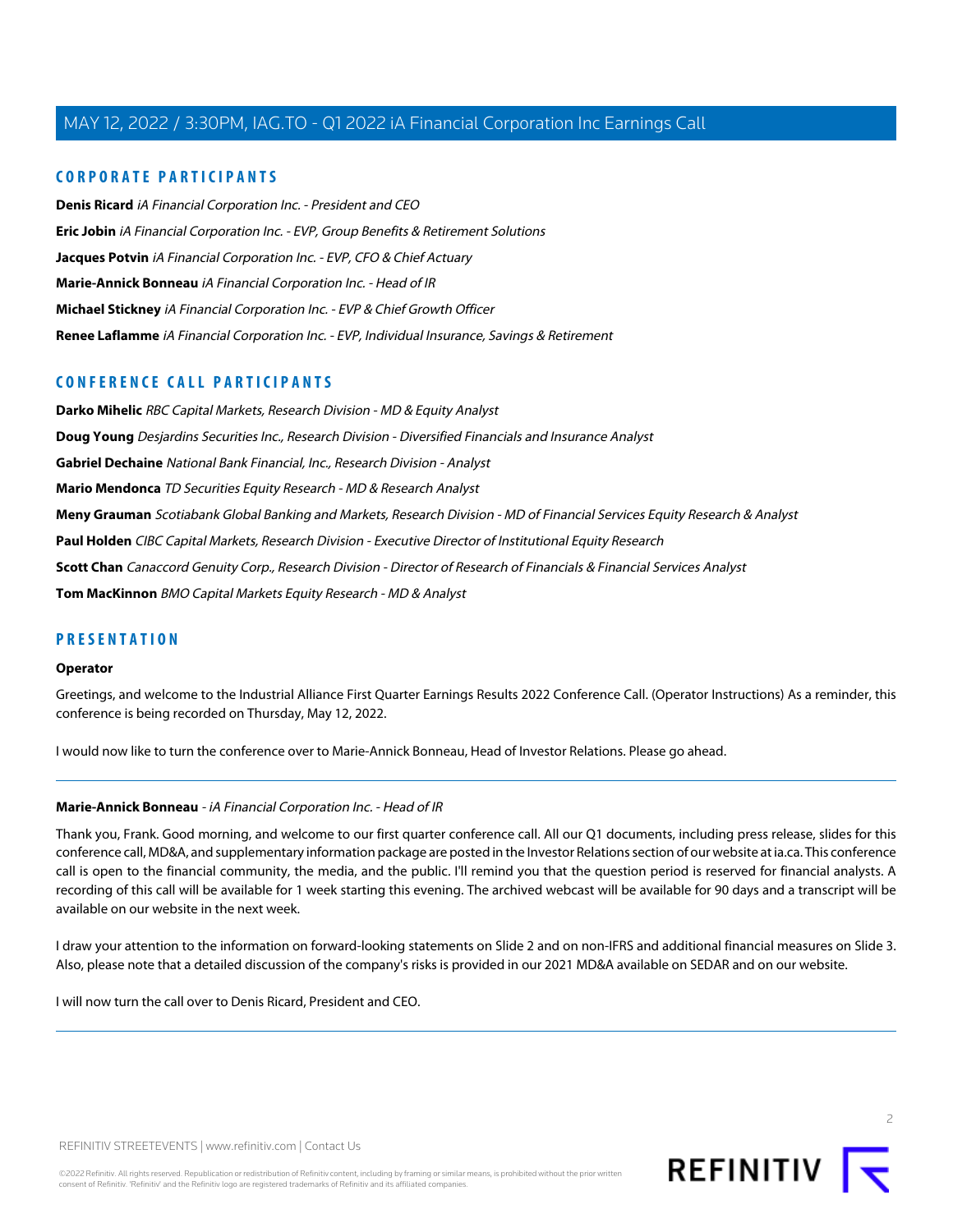#### <span id="page-2-0"></span>**Denis Ricard** - iA Financial Corporation Inc. - President and CEO

Good morning, everyone, and thank you for joining us on the call today. As usual, I will start by introducing everyone attending on behalf of iA. First, Jacques Potvin, Chief Actuary and CFO; Mike Stickney, Chief Growth Officer and responsible, among other things, for our U.S. operations; Alain Bergeron, Chief Investment Officer; Renee Laflamme, in charge of Individual Insurance and Savings; Sean O'Brien, responsible for our mutual fund business and wealth management distribution affiliates; Francois Blais, in charge of Dealer Services, Special Markets, and iA Auto and Home; and finally, Eric Jobin, responsible of our Group businesses.

I will begin today's call by looking back at some of the events of the first quarter, including the invasion of Ukraine by Russia. Today is the 78th day of this war, which creates geopolitical uncertainty and, most importantly, human suffering. We're all affected by this situation and some of our clients, employees, distributors, and partners of Ukrainian or Russian descent are more personally impacted. It was therefore important for us to do our part, and this is why, in addition to a significant donation to the Canadian Red Cross, we joined a group of Quebec companies that will provide employment opportunities and means of subsistence to Ukrainian immigrants. In addition to these human repercussions, this crisis has had many impacts on the economy. Among other things, it has exacerbated an already volatile macroeconomic situation with high inflation and rising interest rates, and further disrupted supply chains.

Moving to Slide 7. It is in this context that we're reporting core EPS of CAD1.79 today. This result does not meet our expectations, and that's why we are taking action to improve profitability for the coming quarters. We are agile. There are things on which we can act, and that's what we are doing. Another key indicator of profitability is core ROE. At 14.1% over the 12-month period ending end of March, it was slightly above the middle of our target range of 13% to 15%. As for sales, in most sectors, they remained strong in the early months of the year. As a result, we ended the quarter with a very solid CAD4.4 billion in premiums and deposits. Assets under management and administration were up 6% from last year, driven by net fund entries for both seg and mutual funds. These results clearly demonstrate the merits of our diversified business model as, in addition to synergies, our complementary businesses are not affected in the same way by external factors. Thus, while in the short-term, Dealer Services sales may still be slowed by the low vehicle inventories and the wealth management industry affected by market volatility, business growth in our other sectors and divisions should remain good.

Our financial position continues to be robust as evidenced by our solvency ratio of 132% in our distinctive protections. Our financial strength, which is the result of our sound and prudent management, and our long-term vision is all the more important in the current context. Together with our strong business growth momentum, it is a testimony to our ability to succeed in evolving environments.

With an increased focus on expenses given the high inflation, we will continue to grow the business with the goal of creating long-term value for our shareholders. In particular, we continue to move forward with our digital transformation while preparing for the transition to the IFRS 9 and 17 accounting regime.

<span id="page-2-1"></span>This ends my remarks. I will turn it over to Mike who will comment further on business growth. Following Mike, Jacques will provide more information about Q1 results. Mike?

#### **Michael Stickney** - iA Financial Corporation Inc. - EVP & Chief Growth Officer

Thank you, Denis, and good morning, everyone. In Q1, business growth momentum continued with strong sales, particularly in Individual Insurance and segregated funds. Diversification makes our business model resilient, in addition to delivering synergies and competitive advantages to other units. As a result, our sales were strong during the quarter, building on the momentum from 2021.

Now please refer to Slide 10 as I will comment on Q1 business growth. Thanks to the contribution of all sectors, premiums and deposits totaled more than CAD4.4 billion during the first quarter, a strong result, close to the record achieved in the same period in 2021. Assets under management and administration grew by 6% year-over-year, powered by net fund entries for both segregated funds and mutual funds. Note that the growth of AUA and AUM for the remainder of the year might be tempered by the volatile macroeconomic conditions.



©2022 Refinitiv. All rights reserved. Republication or redistribution of Refinitiv content, including by framing or similar means, is prohibited without the prior written consent of Refinitiv. 'Refinitiv' and the Refinitiv logo are registered trademarks of Refinitiv and its affiliated companies.



REFINITIV  $\overline{\mathbf{t}}$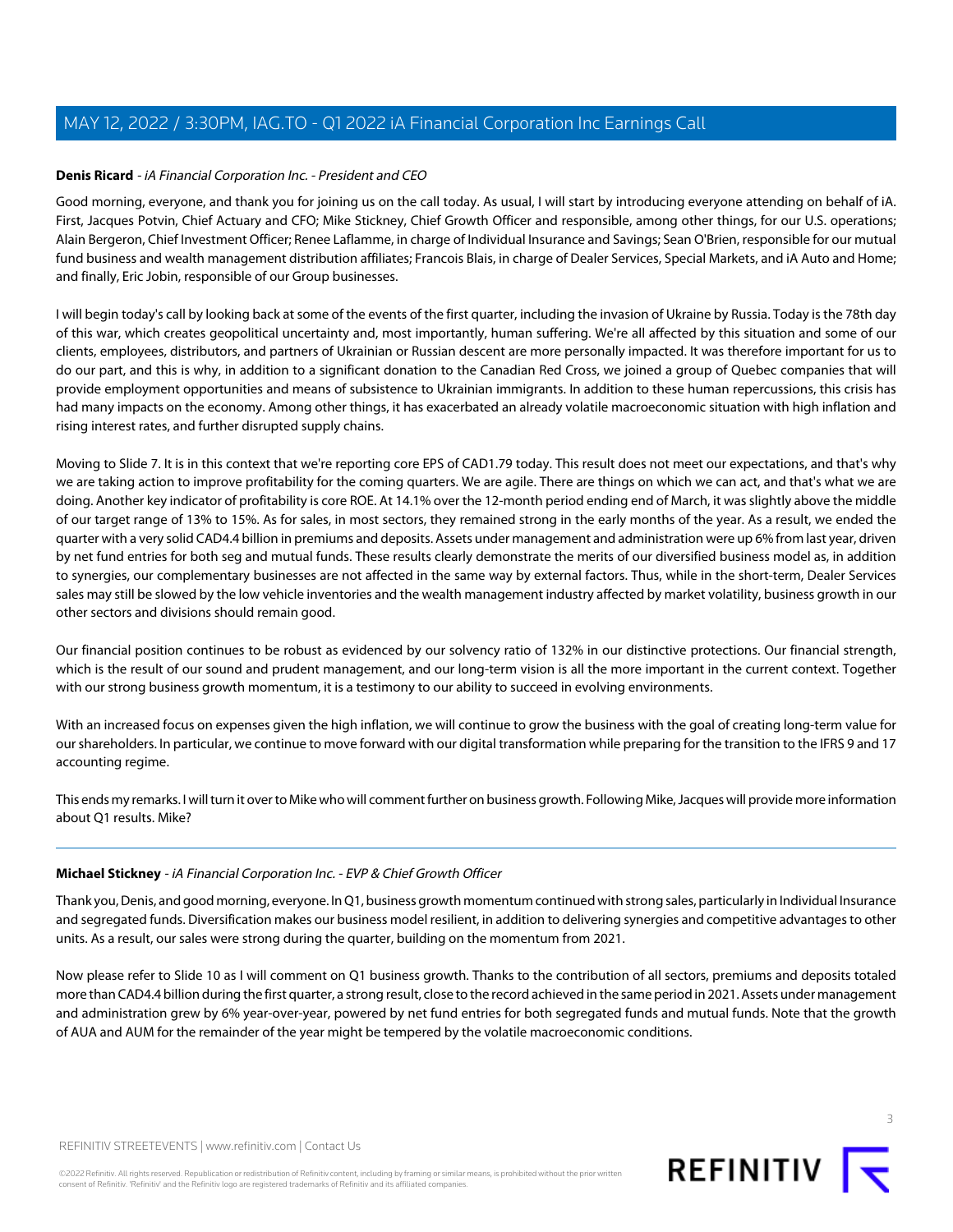In Individual Insurance, sales for the first quarter totaled CAD101 million, continuing the strong momentum of recent quarters and leading to a significant year-over-year increase with more than 85% of the quarter sales in capital-light products. Growth was supported by the strong performance of all of our distribution networks, our superior digital tools, and our competitive range of products, including the success of our PAR products. While remaining true to our mass/mid-target market, the increase in average premium per policy sold is also a factor that contributed to the significant increase from a year earlier.

Now turning to Slide 11 for Individual Wealth Management. New records were set in the first quarter for segregated funds with gross sales of CAD1.5 billion, up 9% year-over-year and impressive net sales that surpassed CAD1 billion. With these results, the company ranked first in Canada for gross and net sales, solidifying its strong leading position in the industry. As with Individual Insurance sales, distribution networks and digital tools have been key to our success. In mutual funds, in the context in which the industry is experiencing a slowdown, the company recorded good results with net inflows of CAD83 million and gross sales of CAD691 million. Lastly, guaranteed product sales for the quarter amounted to CAD239 million. In Group Savings and Retirement, strong sales of CAD625 million compared with a very strong quarter of CAD693 million last year.

Turning to Slide 12 for Group Insurance. Good retention of in-force business and employee plans division led to premiums to increase by 12% year-over-year. As for sales, they totaled CAD11 million during the quarter. In Dealer Services Canada, total sales of CAD298 million increased by 29% from a year earlier, a very good performance in the context of vehicle inventory shortages driven by P&C insurance sales and car loan originations. In the Special Markets division, the pickup of travel insurance sales led to a significant year-over-year increase of 57% from the same period a year earlier. For iA Auto and Home, our P&C affiliate, direct written premium continued their steady growth and increased by 5% year-over-year.

To complete my comments, I will turn to Slide 13 for U.S. operations. Insurance sales of CAD33 million were up 6% year-over-year, mainly from the growth in the family and the government worksite markets. In the Dealer Services division of our U.S. operations, sales for the first quarter were 4% higher than a year earlier, which is a good performance considering that the dealerships are being more heavily impacted by the new and used vehicle inventory shortages than in past quarters.

<span id="page-3-0"></span>Overall, we are pleased with the sales results for the beginning of 2022 with some areas of very strong growth. I will now turn it over to Jacques to comment on Q1 earnings and capital strength.

#### **Jacques Potvin** - iA Financial Corporation Inc. - EVP, CFO & Chief Actuary

Thank you, Mike, and good morning, everyone. The profitability of the first quarter was not as high as desired. This is essentially due to 3 factors: macroeconomic variations, inflation, and statistical fluctuations in policyholder experience. These factors do not affect our fundamentals, which remain strong and present.

Starting with Slide 15, which compares our results with the guidance that was provided at the beginning of 2022. With the exception of core EPS, which is below the Q1 target range, all other metrics are in line with or better than guidance. Core ROE is in the middle of the target range and is a smooth reflection of recent quarterly profitability. Also, organic capital generation was good again this quarter.

Slide 16 compares core earnings to reported earnings. Non-core items adjusted from Q1 reported earnings include charges related to recent acquisitions, which were lower than expected this quarter, in addition to CAD0.17 for unfavorable market-related impacts.

Slide 17 presents the source of earnings for the first quarter on a core basis. Expected profit was 10% higher than a year ago on a reported basis and 9% higher on a core basis. Please note that the expected profit on in-force growth by line of business may vary significantly from quarter-to-quarter, primarily due to revised seasonality and to the recent evolution of business. In these cases, the expected profit on in-force growth usually stabilize throughout the year to reach the targeted annual growth by year-end. Additionally, expected profit on in-force for the wealth management sector is updated quarterly to reflect changes in the stock market and net fund entries.

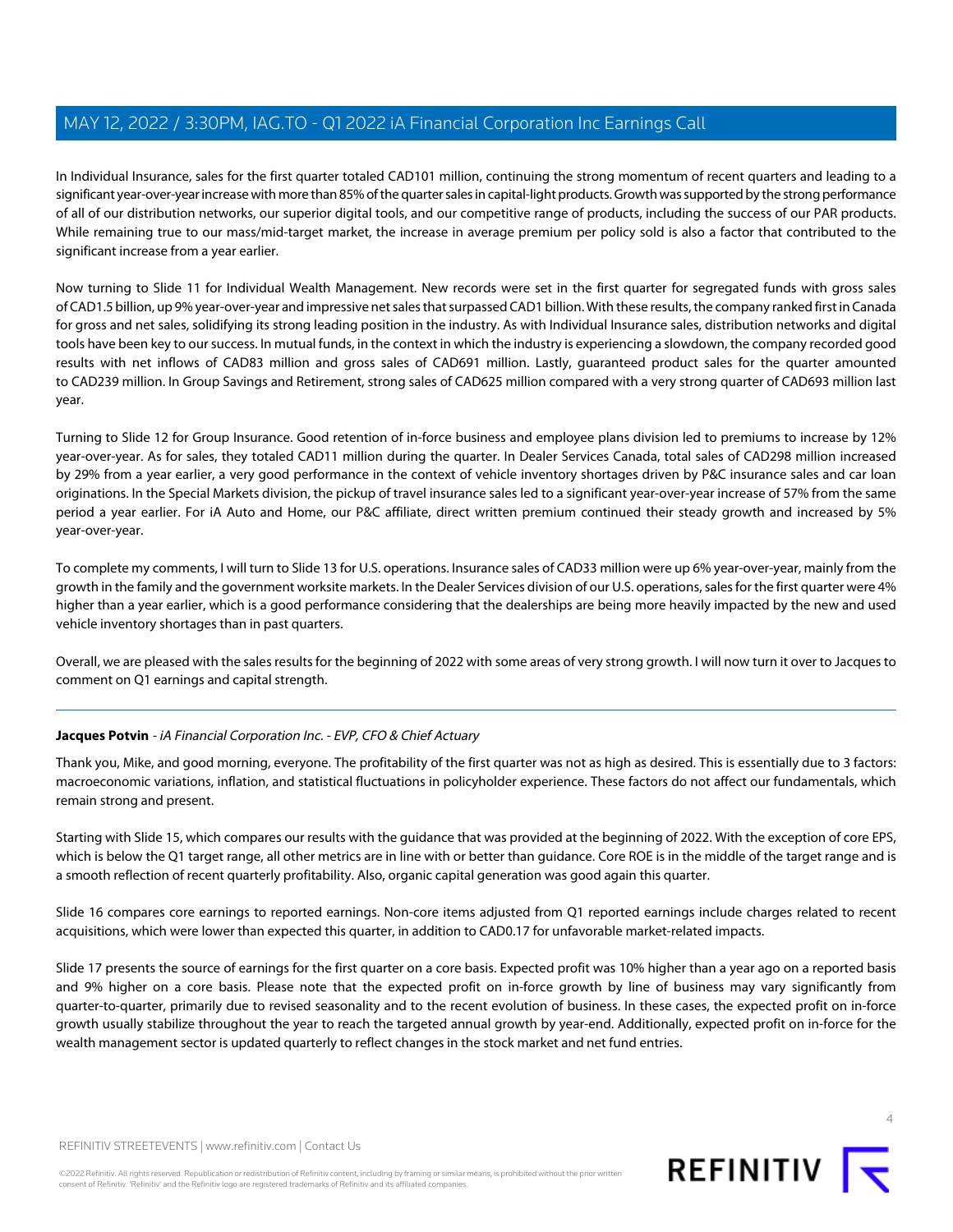Looking at experience gain and loss now in the first quarter. We had CAD0.09 experience loss due to unfavourable policyholder experience, which we consider to be temporary deviation. In addition, as we continue to invest for the long-term growth of all our businesses, expenses were higher than expected, primarily due to higher professional services in an environment of talent scarcity and high inflation. Strain on new business was within our target range, only slightly higher than expected. This result does not take into consideration the first quarter increase in long-term interest rates. However, the Q1 interest rate increase will be factored into the strain calculation for the remainder of 2022. Income on capital was higher than expected with a positive contribution from iA Auto and Home and higher investment income. Finally, the tax charge was lower than expected. As a result, core EPS for the quarter was CAD1.79.

As shown on Slide 18, additional mortality claims during the first quarter were higher than the additional temporary COVID protection in Canada, but they were lower in the U.S. The extra mortality in Canada was recognized in the result as an experience loss, whereas the excess provision in the U.S. is carried forward. This favourable impact was therefore not recognized in the Q1 result. As for the additional protection for policyholder behavior, it remains intact.

Moving to Slide 19. Our solvency ratio stands strong and comfortably above our target range at 132%. Also, the solvency ratio continues to be supported by ongoing organic capital generation, which totaled CAD100 million in the first quarter.

The different metrics presented on Slide 20, combined with our solid solvency ratio, are indicative of our robust overall financial position. In particular, our distinctive macroeconomic protections are worth the equivalent of 8 percentage points added to our solvency ratio. Also, the macroeconomic sensitivities of our ratio has been updated and they remain low, as presented on Slide 37 in the appendices of the slide deck.

I now refer you to Slide 21. As we mentioned at the beginning of this year, we are already managing the company on the basis of the upcoming IFRS 9 and 17 accounting standards. We want to provide you with an update of the outlook at transition communicated last February. As you know, the underlying economics of our company under the new accounting regime will remain the same as today. A different accounting regime simply looks at the results through different lens. In this sense, we can say today, based on the currently available information, that the first quarter results will have been better under the lens of IFRS 9 and 17 compared to the current regime. Therefore, the changing environment during the first quarter, mainly the rise in interest rates, has reinforced our confidence in the quality of our balance sheet at transition as well as in our outlook. In summary, we still expect impacts ranging from near neutral to favorable for all 6 key measures presented on the left side of Slide 21. This outlook remains preliminary and is subject to the economic environment, taxes, and capital formula. Our favourable position is mainly the result of our long-term management approach and sound risk management.

Slide 22, one last comment on IFRS 17 on Slide 22. We posted this morning on our website an information capsule to explain some basic IFRS 17 concepts. This capsule is available in French and in English. There will be additional education initiatives related to IFRS 9 and 17 and their application to iA later this year.

I will conclude by mentioning that with our robust balance sheet, strong capital position, and good organic capital generation, we have a stable foundation to pursue our growth strategy in an environment of macroeconomic variation, and high inflation. In addition, for a financial institution with long-term obligations such as our, the recent rise in long-term interest rate is a very positive development that creates value for shareholders, even if the benefits are not immediately reflected in the results.

This completes my remarks. Operator, we will now take questions.

#### **QUESTIONS AND ANSWERS**

#### **Operator**

(Operator Instructions) Our first question comes from Gabriel Dechaine with National Bank Financial.



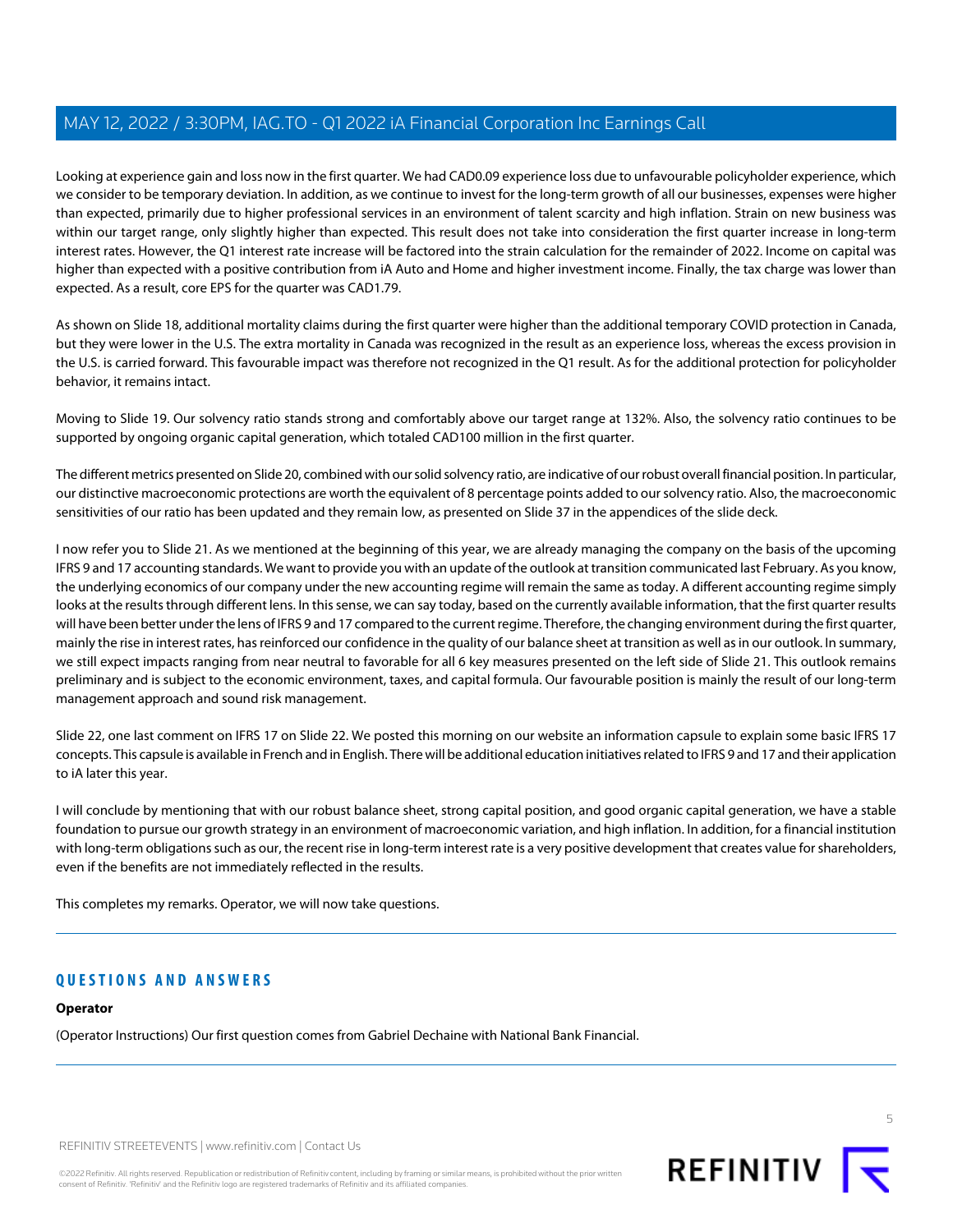#### <span id="page-5-0"></span>**Gabriel Dechaine** - National Bank Financial, Inc., Research Division - Analyst

Yes, just a quick one on the expenses. I get the causes for the deviation there. I'm just wondering, is this something that you do view as transient like isolated to this quarter because it sounds like it could persist for a little while as far as the needing consultants and wage inflation and things of that nature.

#### **Jacques Potvin** - iA Financial Corporation Inc. - EVP, CFO & Chief Actuary

For sure. Gabriel, it's Jacques. Certainly, you're speaking about the trend here. And like Denis mentioned, we are transforming. We are on our journey to the digital transformation. So it's putting some pressure. So we will certainly continue to manage our expenses in a way that we would get value for the project we're working on, as well as being mindful about the operation we have. And when I look at the differences in experience loss, you can notice that it's mainly for the shortest line of business that we have the largest differences, because we had good growth in the other lines of business. So having more expenses to support growth for us is not an issue whatsoever. And for the other one, you have pricing power to pass some of those expenses. So for the moment, we are fine with that. And on long-term, if we believe that, I would say, inflation is there to stay for a long time. It would just continue to have impact on long-term interest rate, which is very positive for us.

#### **Denis Ricard** - iA Financial Corporation Inc. - President and CEO

Maybe one thing, Gabriel. This is Denis. Maybe one thing that I would add is the good news about expenses is that it is under the control of management. So this is something that we're looking very closely. We already had in our guidance some kind of inflation that was already embedded. There were some additional costs during the quarter, like people on contracts that was a bit more expensive. But the good news, again, is that we're looking at our investments and making sure that they deliver on the benefits that we expect from them.

#### **Gabriel Dechaine** - National Bank Financial, Inc., Research Division - Analyst

Well, okay. It sounds like you can manage it but maybe not in the very near term, like Q2 or Q3, whatever. But if I look at that trend with markets falling, in the amount they have so far this quarter, how are you thinking about your full year guidance at this point for EPS?

#### **Jacques Potvin** - iA Financial Corporation Inc. - EVP, CFO & Chief Actuary

You're totally right, Gabriel, for the wealth division, like any company operating in that space, there's pressure on the revenue for the rest of the year for sure. The thing, though, is that we have a blip, we had negative experience during Q1, but most of them,almost all of them, we think they are blips for the moment. And even in April, we already have some positive experience for some of those that have performed poorly in the first quarter. So when you speak about guidance, minding the pressure on the market for the other business, we still believe we will be able to deliver within. That's what we're aiming for. So that's where we are.

#### **Denis Ricard** - iA Financial Corporation Inc. - President and CEO

And Gabriel, I would refer you to, we have one slide, I think it's Slide 35, which shows the sensitivity. So I guess it will give you the proxy as to how the market could affect our profit.

#### **Gabriel Dechaine** - National Bank Financial, Inc., Research Division - Analyst

Okay. And just to put a fine point on the IFRS 17, your book value of CAD61.04. If you were under IFRS 17 today, you'd be very close to that number, maybe a bit above, maybe a bit below, but not materially different?

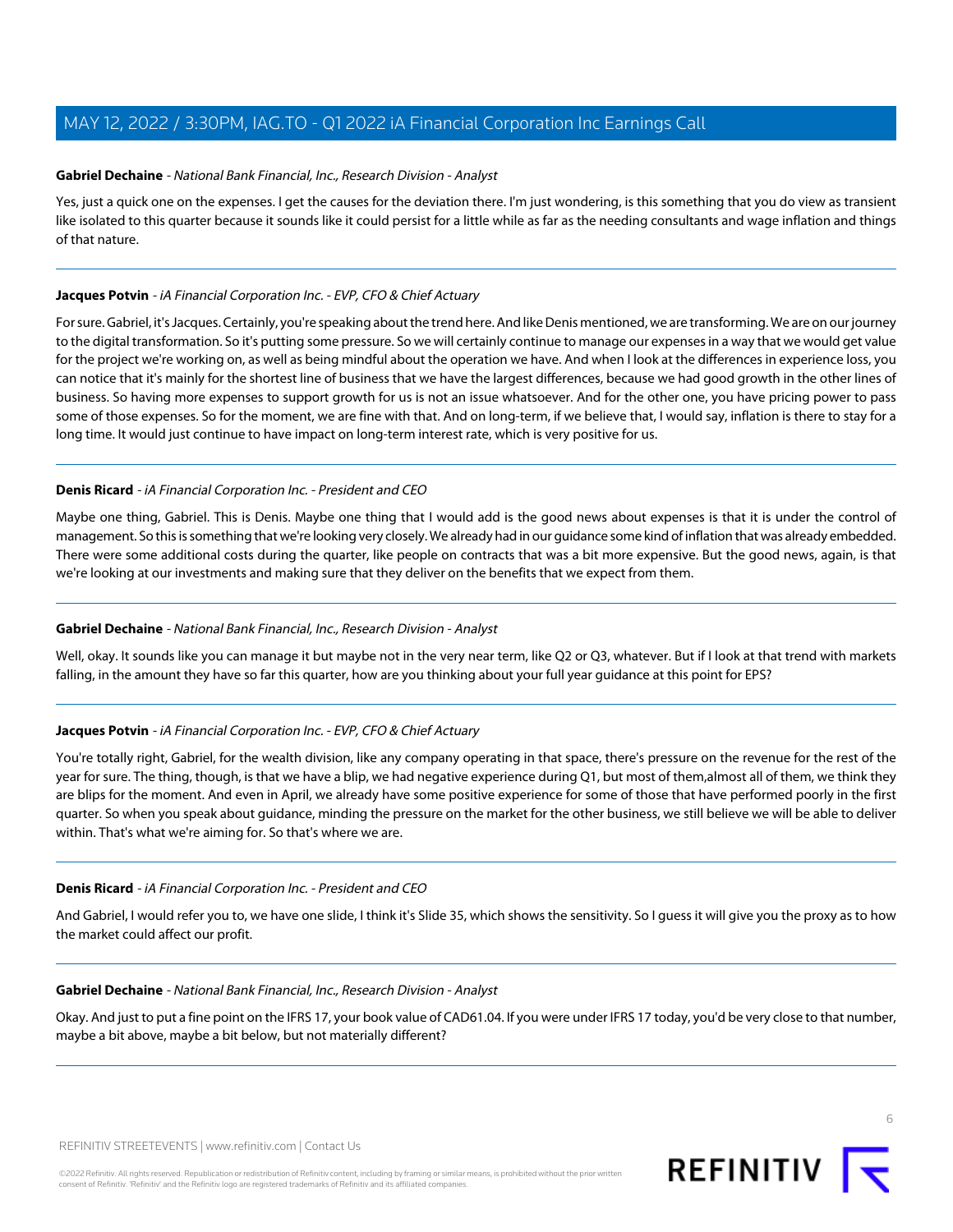#### **Jacques Potvin** - iA Financial Corporation Inc. - EVP, CFO & Chief Actuary

You're speaking about the book value, so I will encourage you to look at Slide 21. So Slide 21, we're providing for 6 metrics what we are expecting there. And you can see there that near neutral to favourable for the book value and all the other. So we're still positive on that.

#### **Gabriel Dechaine** - National Bank Financial, Inc., Research Division - Analyst

That's it for me.

#### **Operator**

<span id="page-6-0"></span>Our next question comes from Tom MacKinnon with BMO Capital Markets.

#### **Tom MacKinnon** - BMO Capital Markets Equity Research - MD & Analyst

Just going back to Slide 19,or no, pardon me, Slide 17, where you talk about unfavourable policyholder experience. I think Gabe covered some of the CAD0.05 in the higher expenses you got in the quarter and how sustainable those are. What about this CAD0.09 in unfavourable policyholder experience? It seemed to be related to like morbidity and lapse in individual life, mortality and long-term disability in dental with respect to group. What gives you the impression that this is mostly statistical fluctuations? And how should we be thinking about these items, which probably caught everybody off guard in the quarter? What is your impression of the sustainability of those kind of higher charges?

#### **Denis Ricard** - iA Financial Corporation Inc. - President and CEO

So maybe, Jacques, you can comment on mortality and the lapse assumption and maybe leave Eric on the disability side. Yes, you can go on.

#### **Jacques Potvin** - iA Financial Corporation Inc. - EVP, CFO & Chief Actuary

Okay. Actually, yes, there's fluctuations, statistical fluctuation, and we have to go back maybe in Q3 and think about that all the stars were aligned and we have positive experience on almost all assumptions. And this quarter, it's like that it's the reverse has been aligned, and most of them have been negative. So it's normal that we have such fluctuations, statistical fluctuation. But for us, I don't see at this point in time that there are trends that are developing, okay? It's very early in the year to see that.

And when we look at the mortality for sure, our financial statement has been hit by (inaudible) during the quarter. Mortality in Canada was up for both Group and Individual. But in the U.S., it's been positive, and the positive has been carried forward. So CAD0.02 has been carried forward for the future. So the net-net for mortality is just a CAD0.02.

You spoke also about lapse. Lapse was quite great during the quarter, so in line with expected. What happened policyholder behavior is more, I would say, additional premium -- excess premium that are put on in-force business has been lower than expected, some more changes from nonsmoker to smoker, some face amount that has been changed. So those were things that has affected the policyholder behavior during the quarter. Will it be something that will repeat? I don't believe so at this point. I see the first quarter really as being a blip.

#### **Tom MacKinnon** - BMO Capital Markets Equity Research - MD & Analyst

Okay. And then, Denis...



©2022 Refinitiv. All rights reserved. Republication or redistribution of Refinitiv content, including by framing or similar means, is prohibited without the prior written consent of Refinitiv. 'Refinitiv' and the Refinitiv logo are registered trademarks of Refinitiv and its affiliated companies.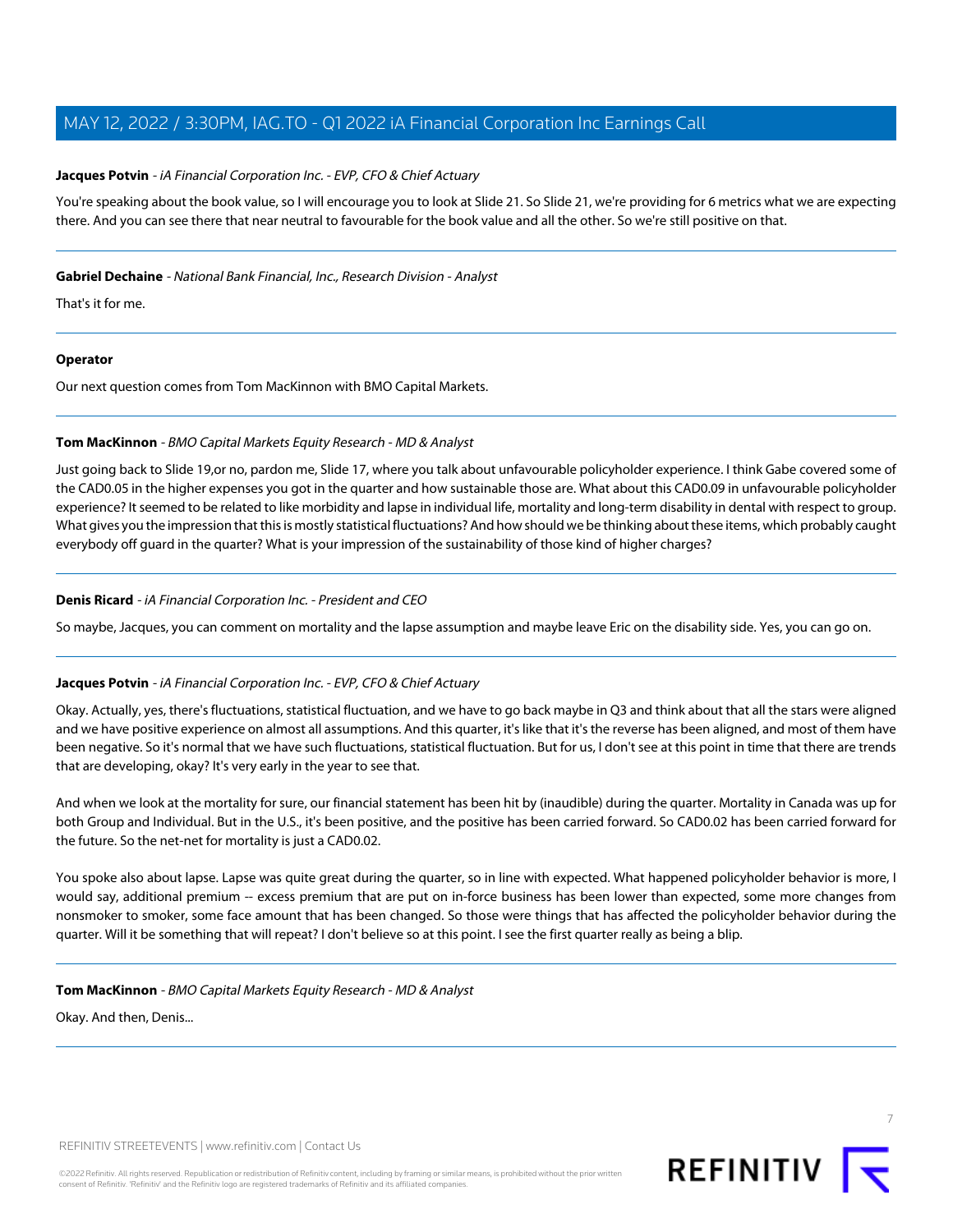#### **Jacques Potvin** - iA Financial Corporation Inc. - EVP, CFO & Chief Actuary

On disability, Eric, do you want to comment.

#### **Tom MacKinnon** - BMO Capital Markets Equity Research - MD & Analyst

<span id="page-7-0"></span>Yes, pardon me. There's one more to follow up with the LTD, sorry.

#### **Eric Jobin** - iA Financial Corporation Inc. - EVP, Group Benefits & Retirement Solutions

Yes. Quickly on disability for Group Benefit. Remember, in Q4, I mentioned that the stars were not aligned and all. The parameters went in the wrong direction, but I was confident that things would improve. And that we saw in Q1. Despite we still seeing a loss, all the parameters on long-term disability improved. Incidence is going down slightly. The termination rate is going up slightly as well. And we still see short-term disability to be stable. And that's very good news for the future of long-term disability because it's a good forecasting indicator of future experience on long-term visibility.

#### **Tom MacKinnon** - BMO Capital Markets Equity Research - MD & Analyst

Okay. And I think, Denis, you started the call by saying you're not happy with the results and you're taking actions to improve profitability. Maybe you can elaborate on what you're doing here because it seems like some of the, expected profit was in line. And that's usually a good indicator of good visibility in earnings growth. So what actions are you taking here to improve profitability? And what about capital generation? Are you still on track for your CAD450 million to CAD525 million target for the year?

#### **Denis Ricard** - iA Financial Corporation Inc. - President and CEO

Yes. Well, in terms of initiatives, I would say that the one that we have the most control is really about expense. So being disciplined on the expense side is the most important initiative that I guess that we're going to take. In terms of capital, we're happy about our capital generation. We generated CAD100 million this quarter, and we're in line with the target for the year. So quite happy about that.

#### **Tom MacKinnon** - BMO Capital Markets Equity Research - MD & Analyst

So it doesn't sound like there's any action in terms of lapsing unprofitable group business or changing your underwriting stance with respect to individual life or any of those kind of things.

#### **Denis Ricard** - iA Financial Corporation Inc. - President and CEO

Sorry, I interrupted you. Sorry, you can go on.

#### **Tom MacKinnon** - BMO Capital Markets Equity Research - MD & Analyst

Yes. So it doesn't seem to be any changes in your business mix or lapsing unprofitable groups or anything like that. It's just really just sharpening your focus on the expense line. Is that really the actions to improve profitability?

8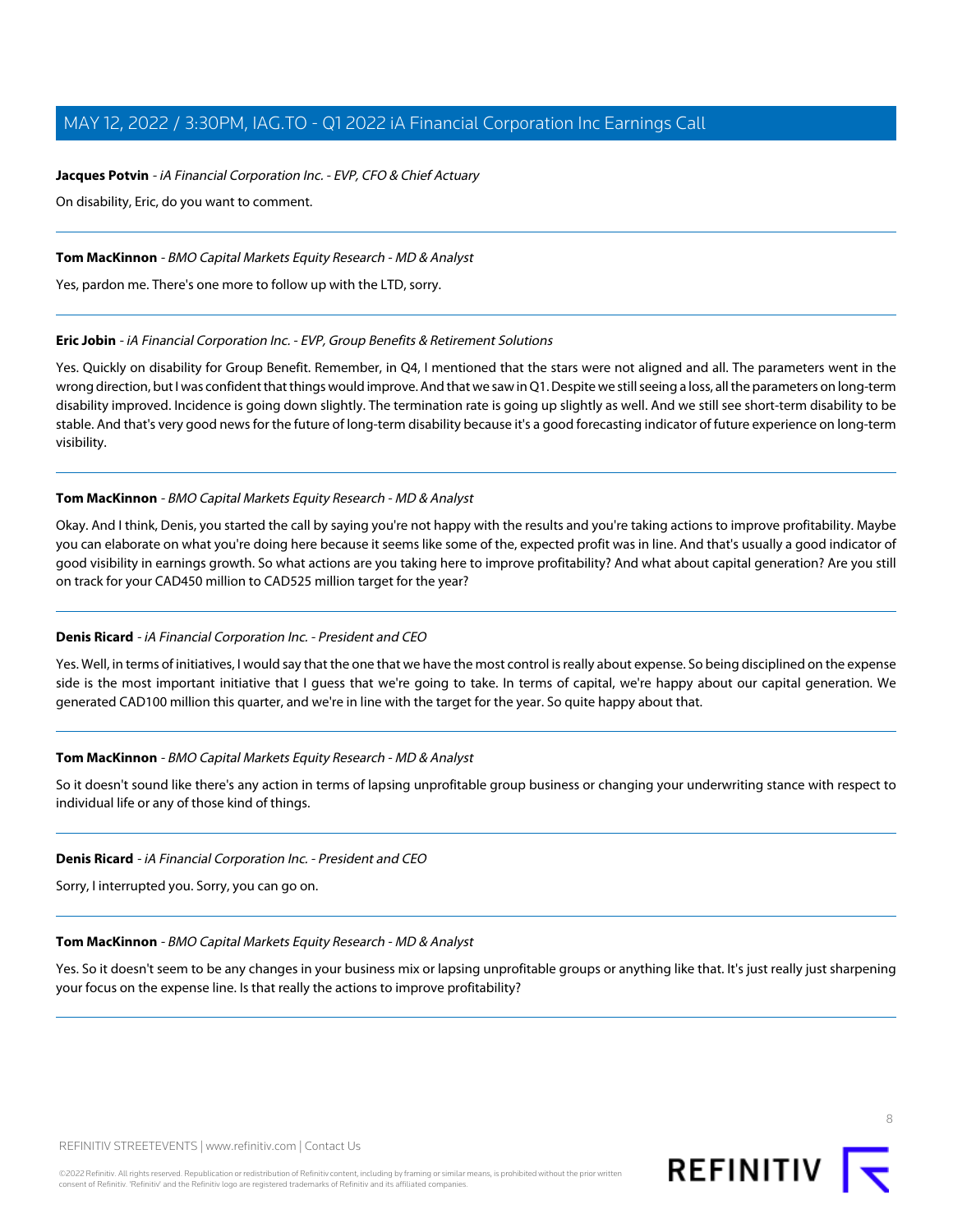#### **Denis Ricard** - iA Financial Corporation Inc. - President and CEO

Yes, because I guess the other ones are really part of our business anyway. This is continuous improvement that we're making in terms of profitability. We are fine-tuning products. We do that all the time. That's what we're doing basically. But on top of that, and it's on my personal radar, is to make sure that on the expense side that we are disciplined.

#### **Tom MacKinnon** - BMO Capital Markets Equity Research - MD & Analyst

Okay. And you're still on track for your guide for capital generation CAD450 million to CAD525 million?

#### **Denis Ricard** - iA Financial Corporation Inc. - President and CEO

We are, yes.

#### **Operator**

<span id="page-8-0"></span>Our next question comes from Meny Grauman with Scotiabank.

#### **Meny Grauman** - Scotiabank Global Banking and Markets, Research Division - MD of Financial Services Equity Research & Analyst

Just continuing on the expense discussion. Just wondering if you could go into more detail in terms of where you feel you can generate expense savings. Are we talking about taking projects and scaling them back or even delaying them? How far do you expect to go in terms of trying to get expenses back in control here?

#### **Denis Ricard** - iA Financial Corporation Inc. - President and CEO

Okay. So let's say first, we should not conclude that expenses are not in control. I just want to emphasize that. It's more the fact that -- I'll just go back to the strategic plan that we are executing right now. We've tabled that plan in 2019. It was a 4-year plan. There were a lot of initiatives, massive investments in digital to improve our operations. And what we realized basically is at the end of the day, sometimes when you have so many of those initiatives, it can create some bottleneck in some areas. So I guess what we're trying to do here is to make sure that we prioritize those projects so that they deliver the value, and we're not stuck in bottlenecks in some areas. So I guess it's efficiency in the execution. That would be the way I would describe what we're doing here.

**Meny Grauman** - Scotiabank Global Banking and Markets, Research Division - MD of Financial Services Equity Research & Analyst

Okay. And in terms of the auto business, still suffering from a lack of supply. But are you seeing any sign, especially partway through Q2 that demand is weakening? Any concern about that? Obviously, the market is starting to worry more about recession. And so I guess a more fundamental question is how does that business perform in an economy that is decelerating? And what's your view of that, specifically the U.S. business in particular?

#### **Michael Stickney** - iA Financial Corporation Inc. - EVP & Chief Growth Officer

Meny, it's Mike Stickney. We don't see any signs of slowdown. Obviously, it's slower than we would like, but it's running flat right now is my take on it. We keep hearing reports of improvement in chips supply, I guess, and inventories probably in the second half year and into 2023. So right now, we're not seeing it. I think there's pent-up demand for cars. And even if there is somewhat of an economic slowdown, I don't see it affecting us that much.

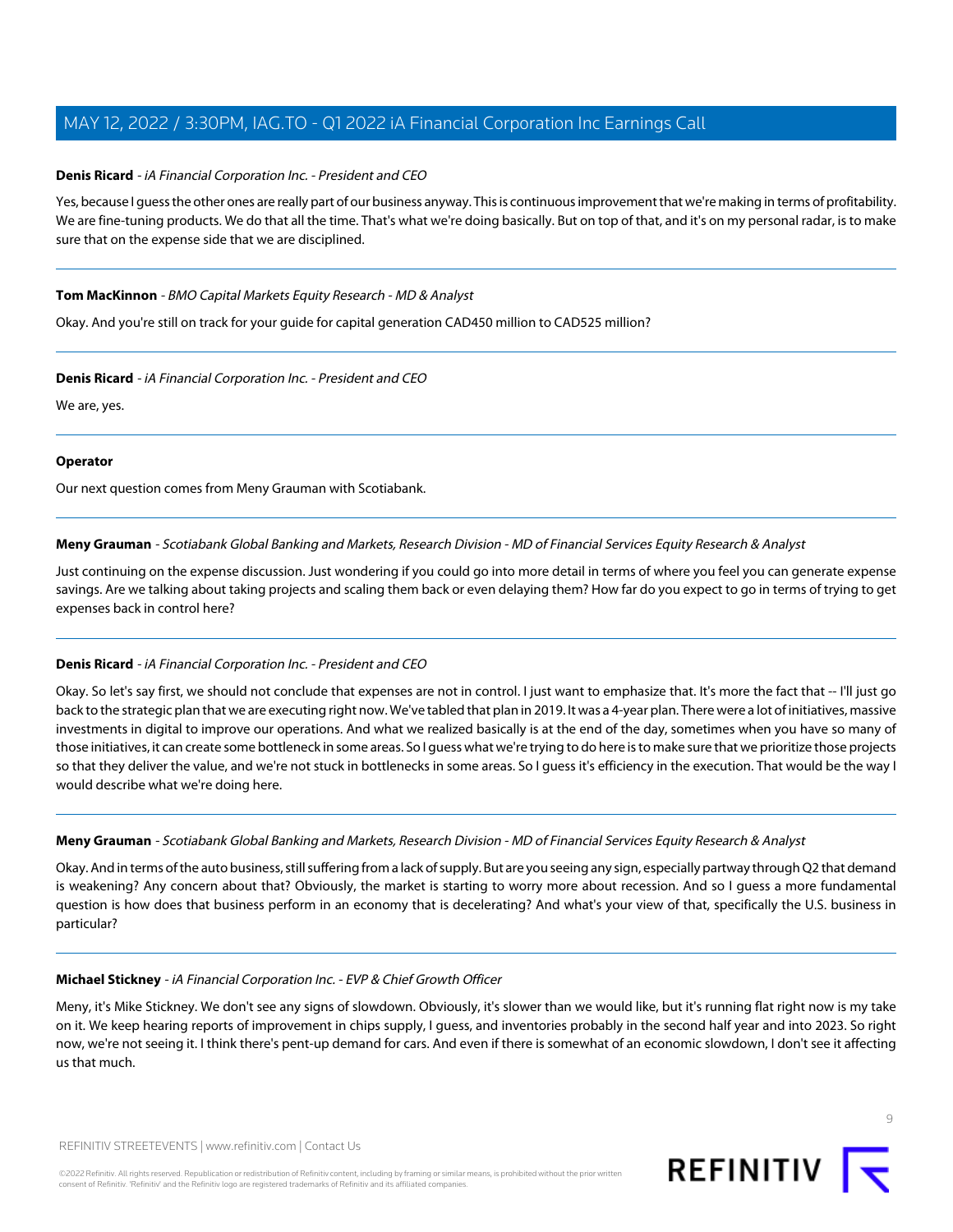#### **Operator**

Our next question comes from Doug Young with Desjardins Capital Markets.

#### <span id="page-9-0"></span>**Doug Young** - Desjardins Securities Inc., Research Division - Diversified Financials and Insurance Analyst

I guess this is for you, Mike. We hear about car sales being down 20%, 30% and used car sales being down. And it's always tough to get a sense of how that impacts the U.S. extended vehicle warranty business. But I do see in the U.S., the dealer service sales are up 4%. So it seems to be a bit different than the underlying trend. So I'm just hoping you can give a little bit more color what's driving the sales increase, if you can break that down a little bit more.

#### **Michael Stickney** - iA Financial Corporation Inc. - EVP & Chief Growth Officer

Sure. Yes. Obviously, there is a slowdown in sales. But offsetting that is a couple of things. One is that and this is normal when things slowdown in the automotive market is the dealers' penetration of insurance products picks up. They've got more time to sell insurance products basically, and they want to make some money. And then secondly, we've been picking up some new accounts along the way, which obviously helps as well. So basically, any of the slowdown we're feeling or seeing, we're able to offset with these 2 things.

#### **Doug Young** - Desjardins Securities Inc., Research Division - Diversified Financials and Insurance Analyst

And can you maybe just flesh out the penetration rate, like what is the revenue you're seeing per car sold, like what it would have been last year? Because I've heard that, and I'm just trying to get a sense of how meaningful that is.

#### **Michael Stickney** - iA Financial Corporation Inc. - EVP & Chief Growth Officer

It's very meaningful, but I don't have the numbers at my fingertips. But it's something dealers measure monthly and try to improve it regularly. So it's a key performance indicator in the dealer environment. And it is that for our salespeople, too. Part of the role we play is we help measure that for them and do whatever is needed to help improve training or whatever. So it is very key in the business.

#### **Doug Young** - Desjardins Securities Inc., Research Division - Diversified Financials and Insurance Analyst

And then you say you're picking up new accounts. Can you talk about, I assume that's new dealerships or dealership groups. Can you talk about the pickup or the increase in the number of dealers that you're dealing with?

#### **Michael Stickney** - iA Financial Corporation Inc. - EVP & Chief Growth Officer

Yes. I was just in a meeting over this. We mostly measure it by additional revenue. And so it's, last quarter, I can't remember exactly, but let's say, 3% to 5% in terms of revenue. It was a very good quarter. And it's something that we obviously are trying to grow every quarter going forward.

#### **Doug Young** - Desjardins Securities Inc., Research Division - Diversified Financials and Insurance Analyst

Okay. And then maybe just quick for Jacques on the profitability. And I apologize, I think I'm doing the numbers right, but I may not be. But if I start to back out all of the unusual items or I know you don't back out all the experience, but if I backed out the experience and the expenses, I'm not sure I'm getting into the profitability range or the guidance range that you talked about for the quarter, or else it would be at the lower end. And

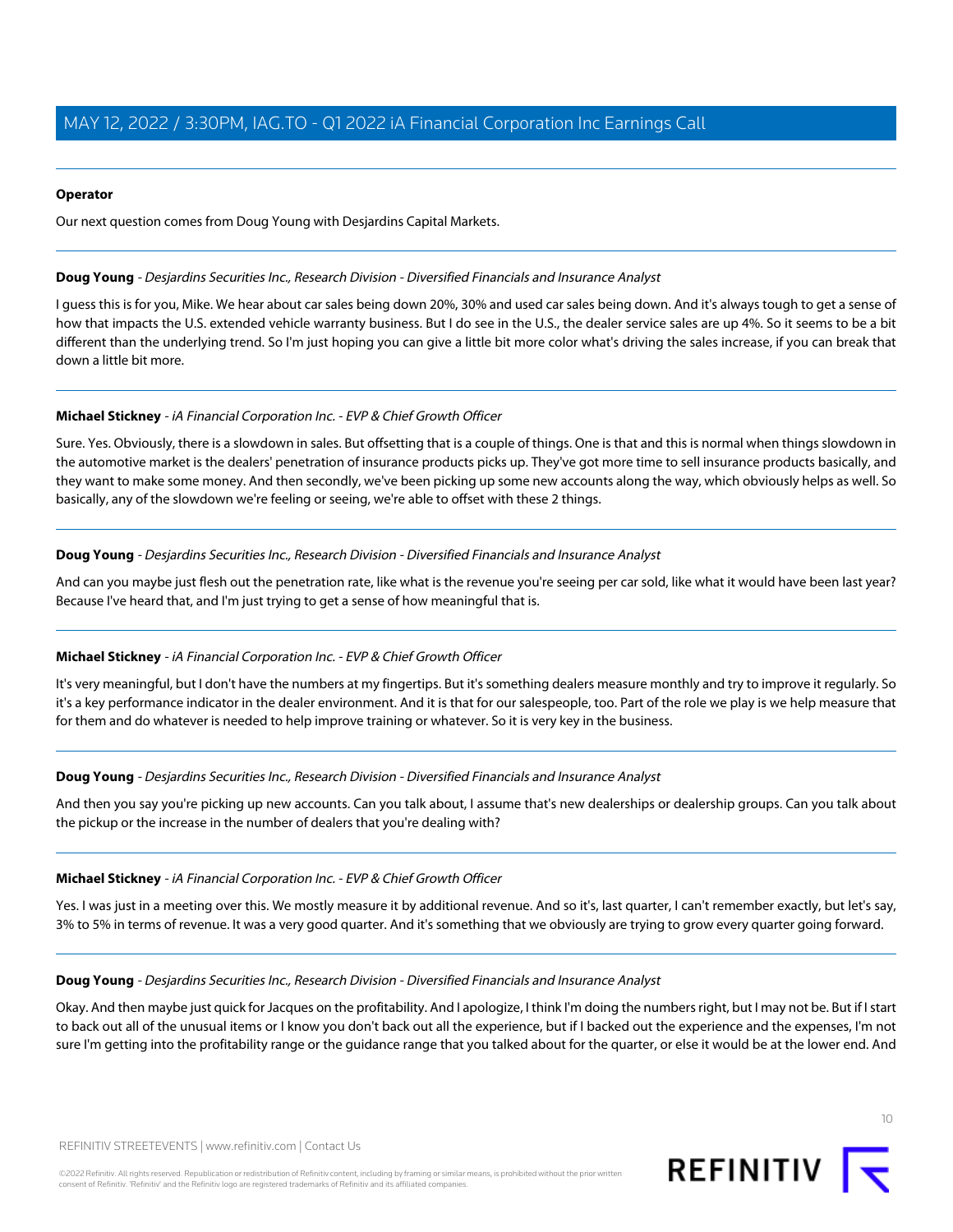so I'm just wondering, even backing out some of this experience items, like is there anything in addition to the expenses and the policyholder behavior, is there anything else that's been weighing on the profitability?

#### **Jacques Potvin** - iA Financial Corporation Inc. - EVP, CFO & Chief Actuary

I will guess it's the market-related impact, minus CAD0.17 on the reported because if you remove that, you will end up certainly within the guidance. Yes, on a core basis, if you adjust for the experience loss and the expense, you will be way within the guidance for sure.

**Doug Young** - Desjardins Securities Inc., Research Division - Diversified Financials and Insurance Analyst

Okay. I must be missing something here. So I apologize. That's it for me.

#### **Operator**

<span id="page-10-0"></span>Our next question comes from Mario Mendonca with TD Securities.

#### **Mario Mendonca** - TD Securities Equity Research - MD & Research Analyst

This question is for Jacques. I don't think a call is necessarily the right place to ask you to go through your entire Q4 '22 assumption review. But there are some really important directional things we have to consider. In Slide 26, you demonstrate that the effect on net income from a 10% parallel variation in rates, so this is the IRR, would be a CAD25 million charge or a 10 basis point increase. We know, of course, that Quebec 30 years is up about 140 basis points. So we're looking at a very significant hit if you were to adjust just the IRR. It could be upwards of CAD300 million, CAD350 million, very significant for Industrial Alliance. So Jacques, what would be helpful from you is if you describe all the things that could go towards offsetting that, like, for example, could there be a change in the URR? Are there excess mortality reserves, investment income? Like could you change your investment portfolio to offset that? Expenses, so again, I'm not asking you to go through our entire assumption review, but help me understand where the offsets are.

#### **Jacques Potvin** - iA Financial Corporation Inc. - EVP, CFO & Chief Actuary

Actually, that's a pretty great question, Mario. You're totally right that when we look at basis change, it considers everything and management action on the investment strategy is certainly part of it. And that has been a big part of our business change over the past few and recent years. However, I would say that 2022 is a different year for one reason because we said it at the end of the Q4 call -- during the Q4 conference call, we're transitioning to IFRS 17. And it is very important today to acknowledge 2 important elements. The first one is that the underlying value, the economic value of iA, just think about long-term interest rate, where they were at the end of the year and where they are today. The pressure on URR that was existing that is nonexistent right now it just increases the value of iA. However, because of the accounting rule, I don't expect CIA to increase the URR at the end of the year. So it won't be available under IFRS 4. But what will be really important at the end of 2022 will be the balance sheet under IFRS 17, IFRS 9.

And what happened in Q1 has been positive. Actually, our metric has improved during the quarter. We will see over the year how they will evolve, but we have made move on our investment strategy that we knew will create volatility and fluctuation under IFRS 4, but we had the protection, the macro protection that were there to sustain and absorb part of that volatility. But the thing is that it prepares and it protects the balance sheet under IFRS 17. So if I have, if ever, okay, considering everything, I need to strengthen the reserve for interest rate, at the end of the year, it will completely reverse and come back in the book value under IFRS 9, IFRS 17. So this is the most important thing for us.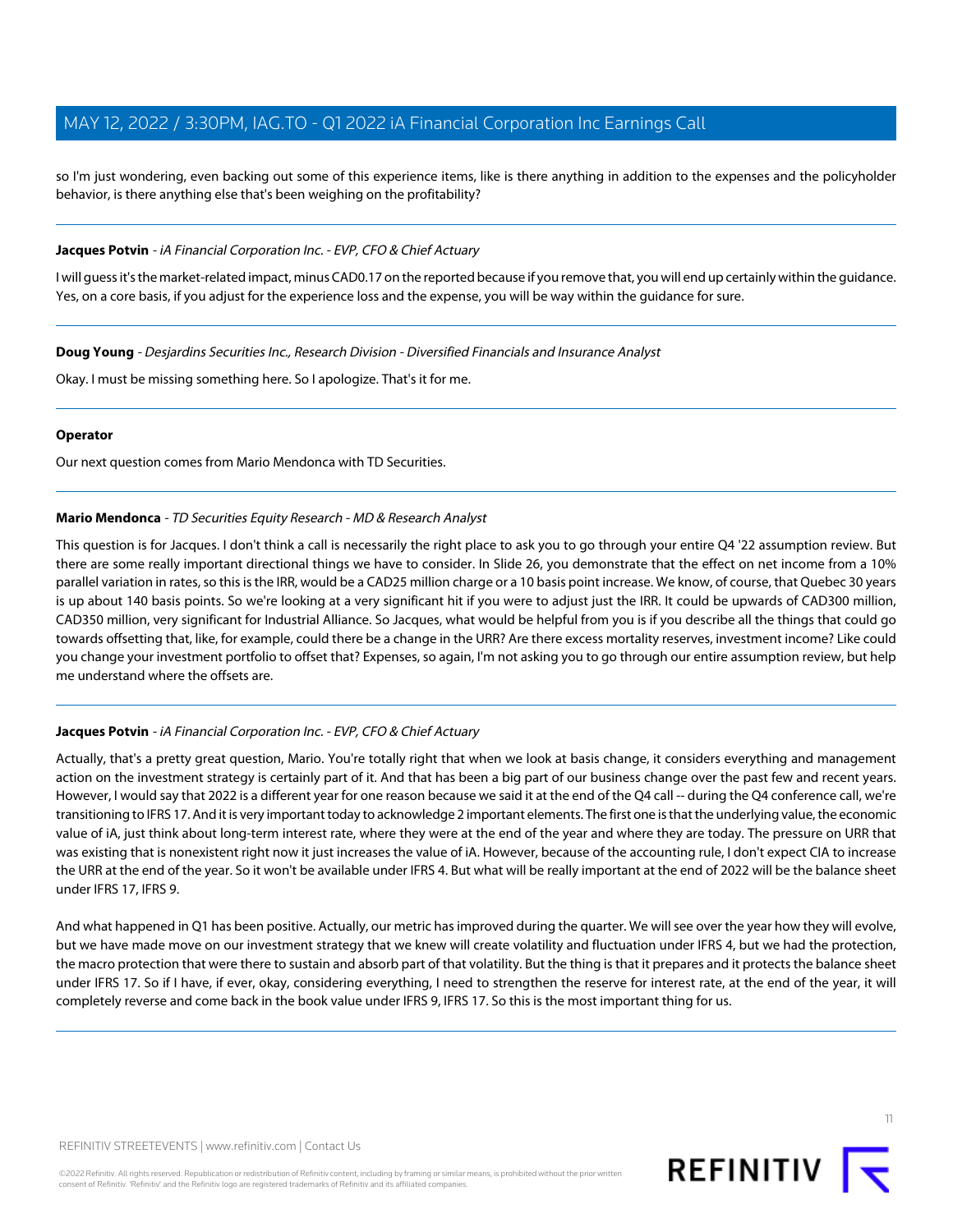#### **Mario Mendonca** - TD Securities Equity Research - MD & Research Analyst

That's an important point for me. So the trouble that we have with it is when the company reports Q4 '22 results, assuming nothing else changes and you were to adjust for it, there would be a big charge. We all know that one day later, January 1, 2023, it's back to somewhat, it's back to normal because of the construct of IFRS 17. How do you present this so that you don't have a really abrupt reaction to this what would almost invariably have to be a significant hit on that final day of the year?

#### **Jacques Potvin** - iA Financial Corporation Inc. - EVP, CFO & Chief Actuary

Actually, there's a big, big if in what you're saying, Mario. And if ever we get there, because I think protection are quite good as we speak today. And if ever we go there, you can be sure that we will disclose IFRS 17 at the same time. So we will show the full picture because what's important for our shareholder is really to work with the long term. It's a long-term business. We're there to protect, to be there to pay the claims to our client in the future. We are very proud to have moved our investment strategy, and that's what we should continue to do. So that's the way we will go about it, Mario.

#### **Mario Mendonca** - TD Securities Equity Research - MD & Research Analyst

Okay. So I understand that. One final thing then. What is it about the IFRS 17 regime or policies that would result in that potential book value, and I understand there's a big if here, but that potential book value hit associated with the increase in the IRR, what is it about IFRS 17 that would allow that to come back in?

#### **Jacques Potvin** - iA Financial Corporation Inc. - EVP, CFO & Chief Actuary

Yes. I would say,I will answer it differently. I would say what's not in IFRS 4 that create that issue? And what is not in IFRS 4 is really the fact that the URR pressure is completely off. At the end of the year, the interest rate long term was at 1.80% and URR at 2.85%. So a headwind, potential headwind of 100 bps. When I look at the rates last week, they were at 3.05%, so a positive 20 bps. And for us, it's worth a lot of money. It's, I believe, after-tax something like CAD55 million, CAD60 million after-tax value. So IFRS 17 is recognizing some of that value. So that's what is really happening here.

#### **Mario Mendonca** - TD Securities Equity Research - MD & Research Analyst

Got it.

#### <span id="page-11-0"></span>**Operator**

Our next question comes from Darko Mihelic with RBC Capital Markets.

#### **Darko Mihelic** - RBC Capital Markets, Research Division - MD & Equity Analyst

My first straightforward question for Jacques is, if you use the more current interest rates during the quarter for strain, what would the impact have been?

#### **Jacques Potvin** - iA Financial Corporation Inc. - EVP, CFO & Chief Actuary

For Q1, if I recognize, the interest rate at the end of March, it would have been CAD0.05 on the first quarter, and interest rate has continued to improve for Q2. But at the same time, there were some pressure, competition pressure on term products. So we have adjusted our price. So net-net, even for Q2, I'm really expecting a positive in those same kind of magnitude.



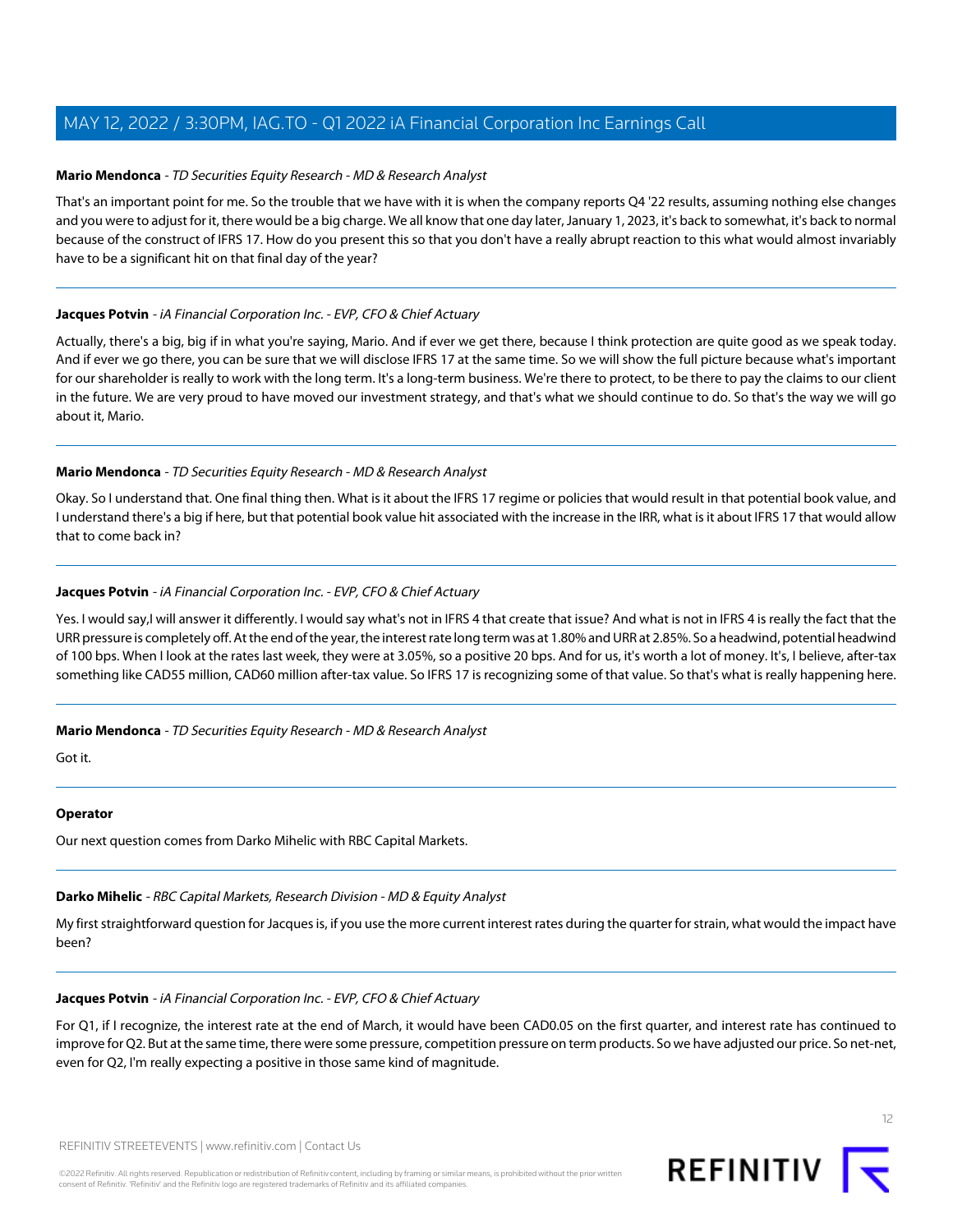#### **Darko Mihelic** - RBC Capital Markets, Research Division - MD & Equity Analyst

You mean the repricing is another CAD0.05?

#### **Jacques Potvin** - iA Financial Corporation Inc. - EVP, CFO & Chief Actuary

No. The repricing, it's repricing for competition. So it means that it will increase the strain. However, interest rate has increased even more to compensate for it. So that's why I think that net-net, -- the 5% of Q1 should be added, that should be a little bit higher than CAD0.05 for Q2. That's what I would expect.

#### **Darko Mihelic** - RBC Capital Markets, Research Division - MD & Equity Analyst

Okay. Great. And then now just a more fundamental business question. I think this is for Denis and maybe even for Mike. The CSA and the CCIR put out something for comments. And it effectively looks like for the seg fund industry, it looks like CRM2 [went through with] mutual funds. First thing is then, do you think it's a good idea, the new disclosure requirements?

#### **Denis Ricard** - iA Financial Corporation Inc. - President and CEO

Actually, this is a discussion that has been going on forever. And the answer is yes. I think it's good for the customer. The industry is supporting the disclosure. But the reality is that the industry also wants, the insurance industry wants this amortization with the mutual fund industry to be done at the same time because on the mutual fund industry, they're talking about total cost disclosure, whereas right now, it's like a partial cost disclosure. And so whenever the total cost disclosure is effective, and we still don't know exactly when, we'll be 100% behind the idea of disclosing it to our policyholders.

#### **Darko Mihelic** - RBC Capital Markets, Research Division - MD & Equity Analyst

And Denis, in advance of CRM2, many banks and other mutual fund players preemptively lowered their expense ratios, their MERs. Do you suspect that something might happen here as well with the seg fund industry?

#### **Denis Ricard** - iA Financial Corporation Inc. - President and CEO

It has already happened because, obviously, pressure comes from all over the place, from distributors, from clients. And so it's not the disclosure that has really been the trigger. It's more the fact that there's been innovation in the industry like ETF and products like that. So it has nothing, as far as I'm concerned, I don't think it's a big issue.

#### **Darko Mihelic** - RBC Capital Markets, Research Division - MD & Equity Analyst

So you don't expect any real big pressure on MERs in seg funds for the next 3, 4 years?

#### **Denis Ricard** - iA Financial Corporation Inc. - President and CEO

The pressure has already been there. So I don't expect additional pressure than what we already had got.

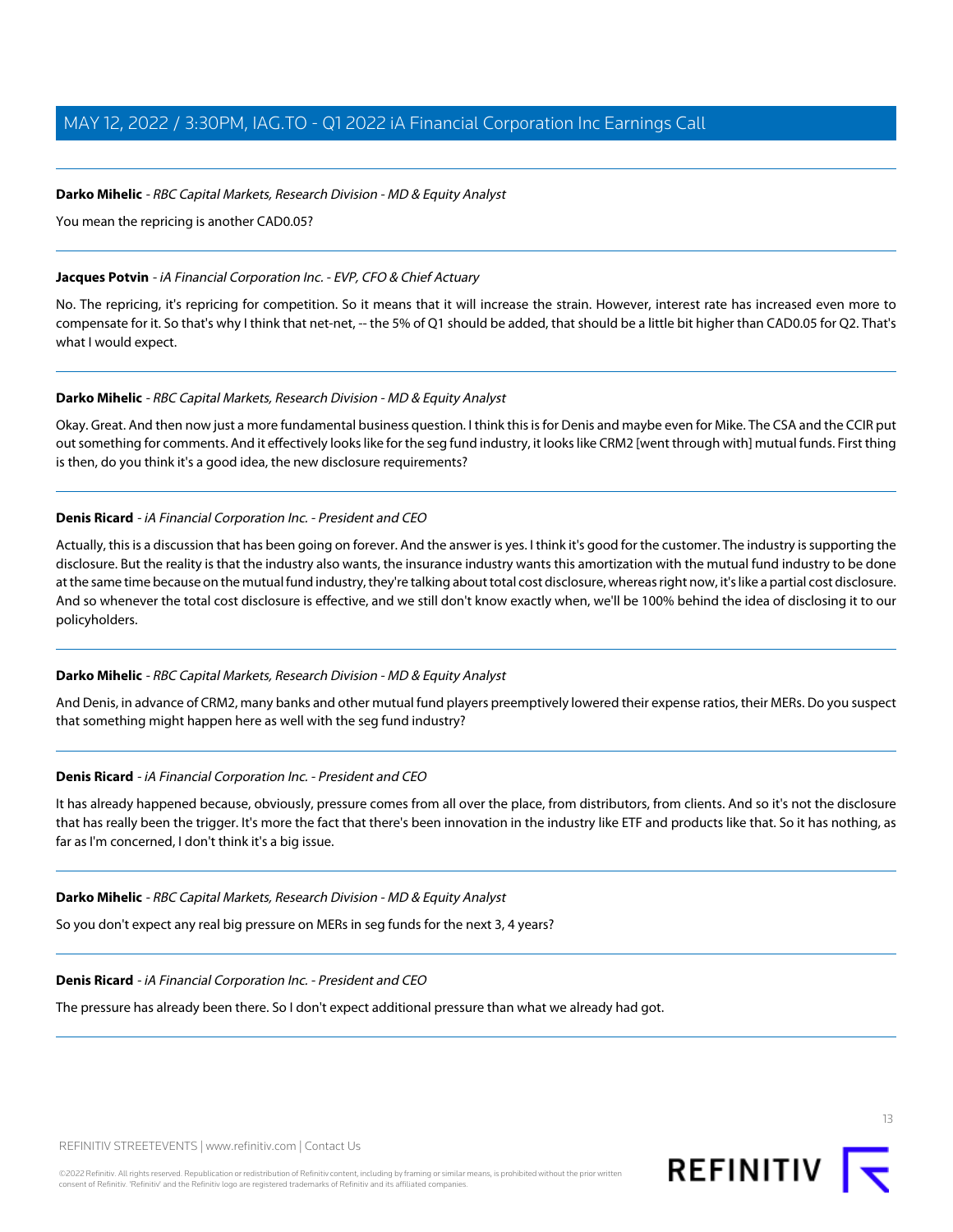#### **Operator**

Our next question comes from Scott Chan with Canaccord Genuity.

#### <span id="page-13-2"></span>**Scott Chan** - Canaccord Genuity Corp., Research Division - Director of Research of Financials & Financial Services Analyst

Maybe just a follow-up question to Darko's question on strain. Jacques, is it typical that you don't factor in interest rates? Or there's a lag effect? And I guess in terms of timing, are you still on track for your [0%] guidance for 2022?

#### **Jacques Potvin** - iA Financial Corporation Inc. - EVP, CFO & Chief Actuary

I would say that when we calculate the strain, I want to make sure that I'm very confident that the interest rate at the end of the year will be the one that I'm using every quarter. So when we close our book for Q1, I was not completely certain about the recent rise in interest rate. But with the last movement of the Fed and everything that's been said and thought about that, I feel pretty confident now to recognize it. So that's really my mindset about that. I just want to make sure that I'm giving the strain according to the [year-end] assumption. So yes, we're still quite confident about the guidance still.

#### **Scott Chan** - Canaccord Genuity Corp., Research Division - Director of Research of Financials & Financial Services Analyst

Great. And maybe just lastly for Denis. Just in terms of capital priorities, lots of changes intra-quarter in the public markets and your stock price. And just wondering an update in terms of priorities, maybe specifically towards your NCIB program and M&A opportunities?

#### **Denis Ricard** - iA Financial Corporation Inc. - President and CEO

The priority has not changed. First and foremost is organic growth. Our business model not affected by what's going on in terms of macroeconomic environment right now. We're having great sales and growth. So that's really the priority at first. We're looking at acquisition all the time. And if we have an opportunity, we'll get into that. Dividend, we have our target range. And lastly is the NCIB, but I must admit to you, with the crazy price that our stock right now obviously, the NCIB is something that I guess it's being bought right now as we speak, based on the price that we're seeing. So whether or not we're going to be more aggressive in the future, we'll see. But at the current price, certainly it's a great deal.

#### <span id="page-13-1"></span>**Operator**

Our next question comes from Paul Holden with CIBC World Markets.

#### <span id="page-13-0"></span>**Paul Holden** - CIBC Capital Markets, Research Division - Executive Director of Institutional Equity Research

A couple of quick ones. First, you mentioned increased competition impacting strain. So wondering if you could talk about which products are being impacted by the increased competition and where that increased competition is coming from.

#### **Renee Laflamme** - iA Financial Corporation Inc. - EVP, Individual Insurance, Savings & Retirement

Yes. This is Renee speaking. The increased competition is mainly in the term products. So we have seen adjustments in pricing. And as Jacques mentioned, we did our adjustment as well. Still being very disciplined and well positioned in every cohort of pricing. So this is where the pressure is coming mainly in the marketplace right now.

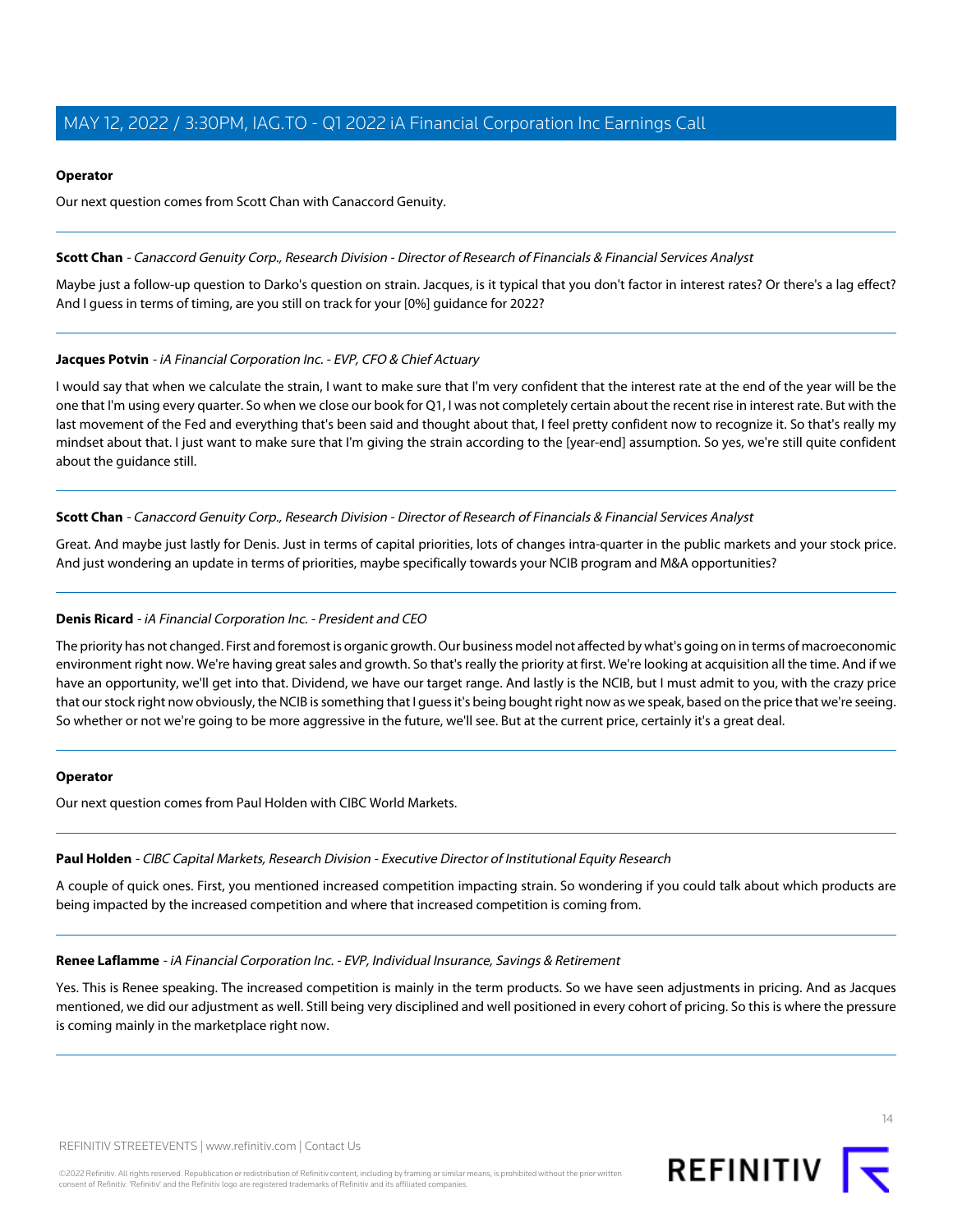### **Paul Holden** - CIBC Capital Markets, Research Division - Executive Director of Institutional Equity Research And is that coming mainly from existing large competitors? Is that fair?

**Renee Laflamme** - iA Financial Corporation Inc. - EVP, Individual Insurance, Savings & Retirement

It's a fair statement.

#### **Paul Holden** - CIBC Capital Markets, Research Division - Executive Director of Institutional Equity Research

Yes. Okay. Great. And then I wanted to ask a follow-up question with respect to the seg funds obviously an important piece of the growth story for iA for a number of years now. I'm wondering if you can give us a good sense of what proportion of your sales in AUM is with affiliated distributors versus third-party channels.

#### **Renee Laflamme** - iA Financial Corporation Inc. - EVP, Individual Insurance, Savings & Retirement

This is Renee speaking, again. You know we're very strong in all our distributors. So we don't necessarily would give the proportion of who's selling what. But there's no high dependence, I would say. So independent advisers as well as more affiliated advisers are contributing to the growth. So I hope I understand your question properly.

#### **Paul Holden** - CIBC Capital Markets, Research Division - Executive Director of Institutional Equity Research

Yes. Well, I'm just trying to get a sense with the regulatory changes taking place as well as also I think DSCs are going away very shortly. My view would be to the extent you're selling it through affiliated distribution, you have a little bit more control over how the channel handles the additional disclosure as well as the ban on DSC. So if you have any additional thoughts there would be helpful.

#### **Renee Laflamme** - iA Financial Corporation Inc. - EVP, Individual Insurance, Savings & Retirement

Well, I can start, and I'm sure that Denis would have a view on this as well. Of course, with our affiliates, we do have different strategies that we can deploy, and they will sell our product. But again, this is not, it will definitely have an impact. The DSC does not have a big impact, but other banning of upfront charges could have an impact.

#### **Denis Ricard** - iA Financial Corporation Inc. - President and CEO

Yes. If we go back to the banning of the DSC, which is to be effective June 2023, the market will adjust to that. And I think the industry is okay with that. The other consultation that the regulators are making is about the high and low type of commission on those products. It's for consultation. As we know, the regulator is having consultation next fall. And the industry will make its case that the access to the adviser to advice is very important. And the whole distribution model and the whole model in the Canadian industry is such that a large proportion of sales come from those high-end low commission. And hopefully, we're going to have some good discussion with the regulator on that. We'll see.

#### **Operator**

Mr. Ricard, there are no further questions at this time. Please continue with your presentation or closing remarks.





15